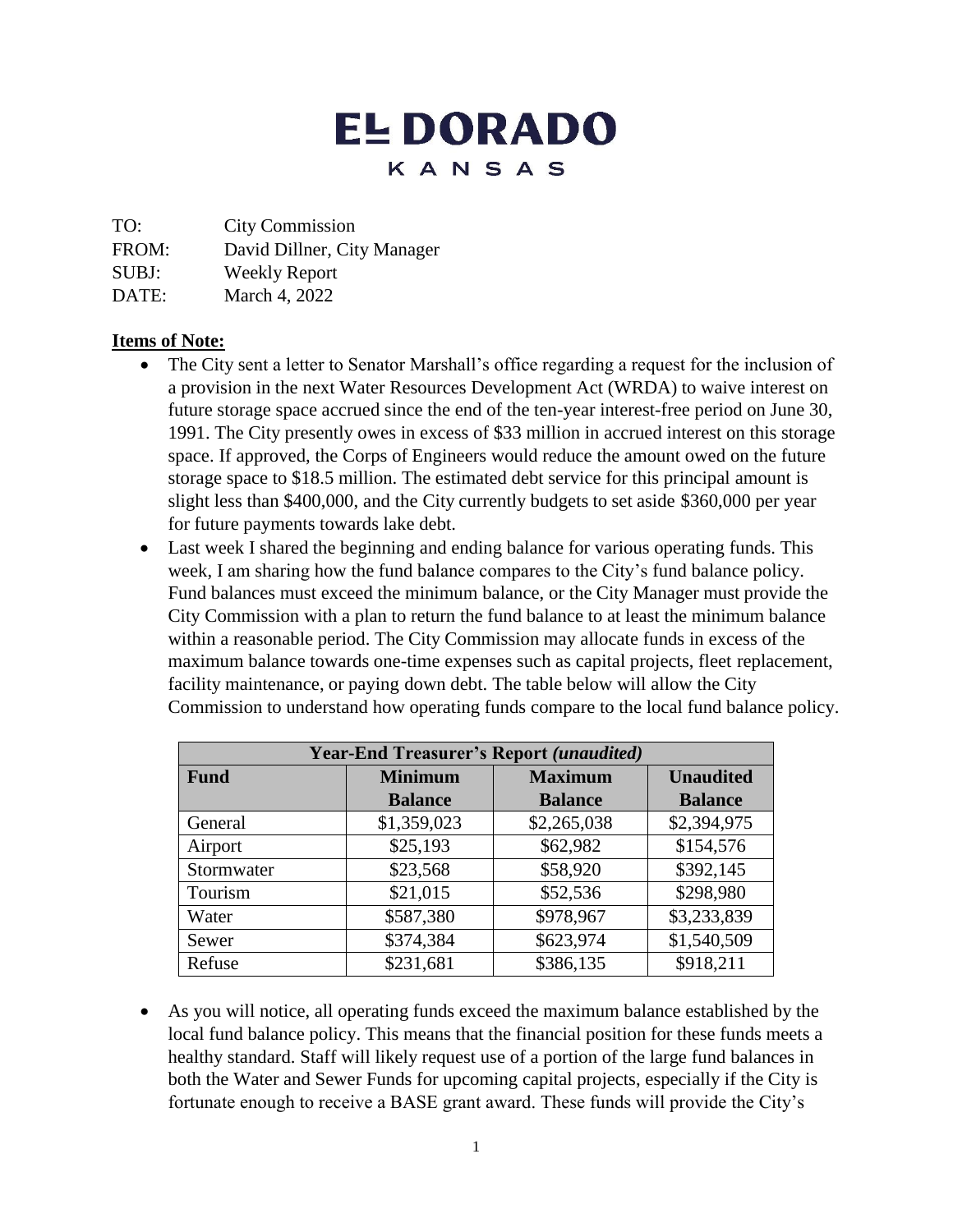match and reduce the possibility of a utility rate increase necessary to service debt financing.

 The table on the following page shows the unaudited, year-end financial results for various operating funds. This table allows the governing body to see how budgeted revenues and expenditures compared to actual results. You will also note the surplus or deficit position of each fund. Surplus means the fund kept expenses below revenues, while a deficit means that expenses exceed revenues. Deficits require spending down fund balance.

| <b>Year-End Financial Report (unaudited)</b> |                          |               |  |  |
|----------------------------------------------|--------------------------|---------------|--|--|
|                                              |                          |               |  |  |
| <b>General Fund</b>                          | <b>Budgeted</b>          | <b>Actual</b> |  |  |
| Revenue                                      | $\overline{$}10,373,662$ | \$9,239,303   |  |  |
| Expenses                                     | \$10,941,593             | \$10,326,573  |  |  |
| Surplus/(Deficit)                            | $(\$567,931)$            | (\$1,087,270) |  |  |
| <b>Airport Fund</b>                          | <b>Budgeted</b>          | <b>Actual</b> |  |  |
| Revenue                                      | \$269,860                | \$303,440     |  |  |
| Expenses                                     | \$287,443                | \$174,107     |  |  |
| Surplus/(Deficit)                            | (\$17,583)               | \$129,334     |  |  |
| <b>Major Street Fund</b>                     | <b>Budgeted</b>          | <b>Actual</b> |  |  |
| Revenue                                      | \$1,286,433              | \$1,262,431   |  |  |
| Expenses                                     | \$1,176,358              | \$1,191,902   |  |  |
| Surplus/(Deficit)                            | \$110,075                | \$70,529      |  |  |
| <b>Stormwater Fund</b>                       | <b>Budgeted</b>          | <b>Actual</b> |  |  |
| Revenue                                      | \$310,425                | \$325,669     |  |  |
| Expenses                                     | \$376,528                | \$359,507     |  |  |
| Surplus/(Deficit)                            | $(\$66,103)$             | $(\$33,834)$  |  |  |
| <b>Tourism Fund</b>                          | <b>Budgeted</b>          | <b>Actual</b> |  |  |
| Revenue                                      | \$200,000                | \$175,446     |  |  |
| Expenses                                     | \$161,276                | \$192,258     |  |  |
| Surplus/(Deficit)                            | \$38,724                 | \$16,812      |  |  |
| <b>Water Fund</b>                            | <b>Budgeted</b>          | <b>Actual</b> |  |  |
| Revenue                                      | \$4,468,600              | \$4,750,388   |  |  |
| Expenses                                     | \$4,468,600              | \$3,195,293   |  |  |
| Surplus/(Deficit)                            | \$0                      | \$1,555,095   |  |  |
| <b>Sewer Fund</b>                            | <b>Budgeted</b>          | <b>Actual</b> |  |  |
| Revenue                                      | \$2,824,865              | \$2,865,484   |  |  |
| Expenses                                     | \$2,988,807              | \$2,393,103   |  |  |
| Surplus/(Deficit)                            | (\$163,942)              | \$472,381     |  |  |
| <b>Refuse Fund</b>                           | <b>Budgeted</b>          | <b>Actual</b> |  |  |
| Revenue                                      | \$1,562,844              | \$1,615,196   |  |  |
| Expenses                                     | \$1,871,614              | \$1,395,745   |  |  |
| Surplus/(Deficit)                            | $(\$308,770)$            | \$219,451     |  |  |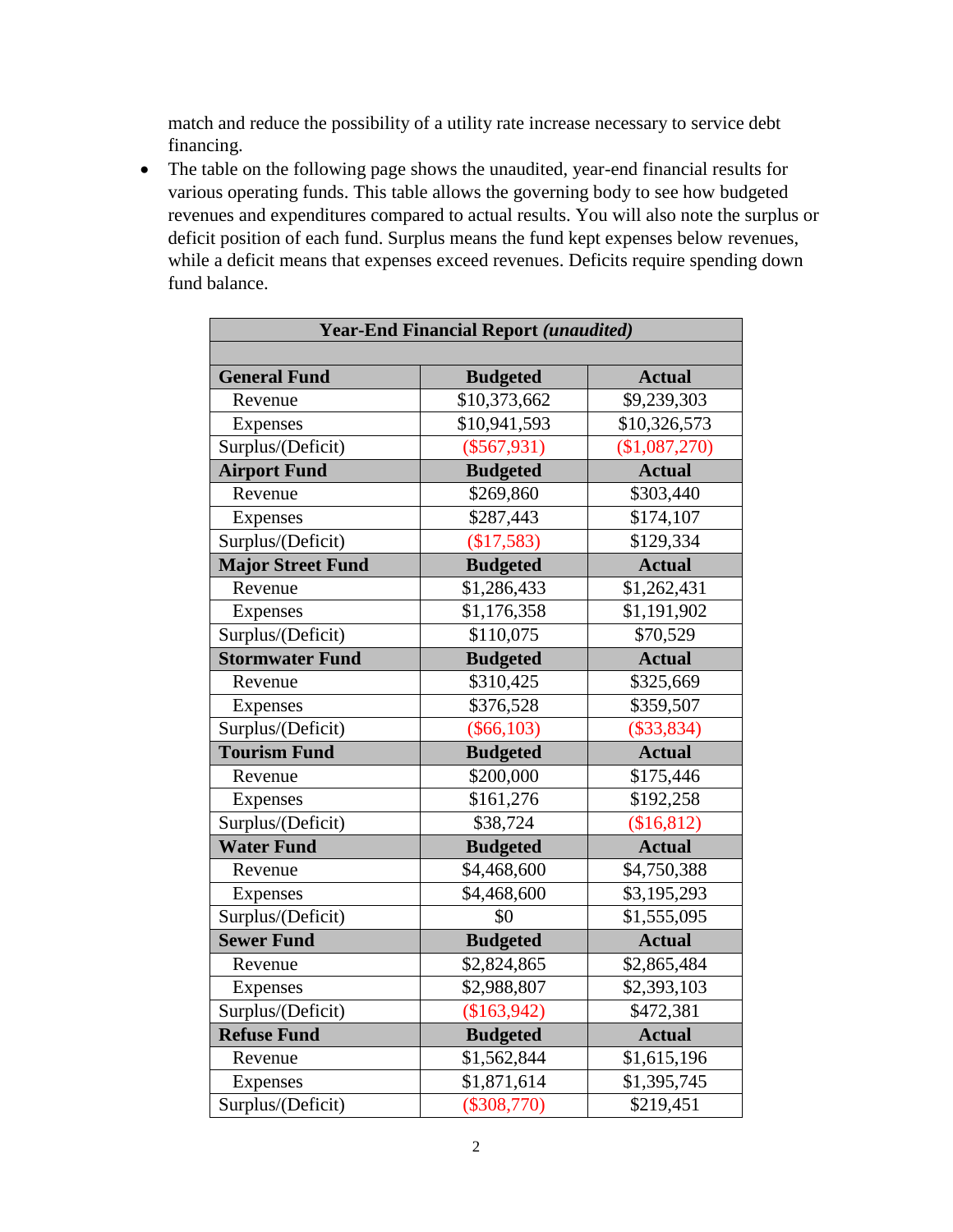- The following comments help explain variances found in the prior table.
	- o General Fund expenses exceeded budget primarily due to unbudgeted salary increases (i.e., Police Department). The table above does not reflect year-end transfers yet, so the actual deficit will be closer to the \$550,000 anticipated in the budget.
	- o The Airport Fund originally budgeted \$40,000 to replace the roof on the round-top hangar. The City did not move forward with this project. The airport also received federal Airport Rescue Funds in response to COVID-19.
	- o The Stormwater Fund experienced a lower deficit than projected primarily due to vacant positions.
	- o The City Commission authorized additional funds beyond the amount initially budgeted for the 150<sup>th</sup> Celebration. The City also spent down the fund balance for the rebranding campaign. The City did not see the first payment with the increased transient guest tax rate until November. The rate change went into effect in July.
	- o The Water Fund was not able to complete the Industrial Water Tower painting project. The Utilities Departments plans to complete this project later this year.
	- o The Sewer Fund budgeted to complete various cure-in-place-piping projects and a GIS mapping project of the sanitary sewer system. The department was not able to complete the CIPP projects due to the cost of the GIS project.
	- o The Refuse Fund budgeted to purchase a refuse truck. The Public Works Department awaits delivery of the truck as it remains on the production line. The department anticipates ordering another refuse truck this year, although it will take several months before the City can take delivery.
- The Planning Commission designated Steve Fellers to serve on the Excess Sales Tax Committee. Commissioner Wilkinson plans to appoint Mel Arnold to the committee to fill her spot. These appointments will fill the Excess Sales Tax Committee. The City Commission will discuss a policy for excess sales tax during the March 16 work session to provide direction to the committee since the use of these funds has been a point of discussion recently.
- Leonard Moore, the warden for the El Dorado Correctional Facility, reached out to me this week to schedule an opportunity to meet to review existing mutual aid agreements that will soon expire. The Police and Fire Departments provide mutual aid assistance to the facility if they request such assistance.
- The Fire Department will send a couple of firefighters to New York for due diligence on the previously mentioned Hazardous Materials demo unit before making a recommendation on its acquisition. The unit costs \$230,000, not including outfitting expenses. The City anticipates outlaying around \$57,500 to acquire the vehicle pending approvals as Butler County agreed to contribute up to 75% of the purchase price if the department uses the unit exclusively for hazardous materials response.
- The City Commission will consider a motion on Monday to allocate a portion of the American Rescue Plan Act (ARPA) funds to purchase handheld radios for the Police and Fire Departments. Butler County had about forty radios that the City was going to purchase, although we learned early on Friday that Motorola reallocated these radios so we are not able to acquire them from the County. Unfortunately, the price of the radios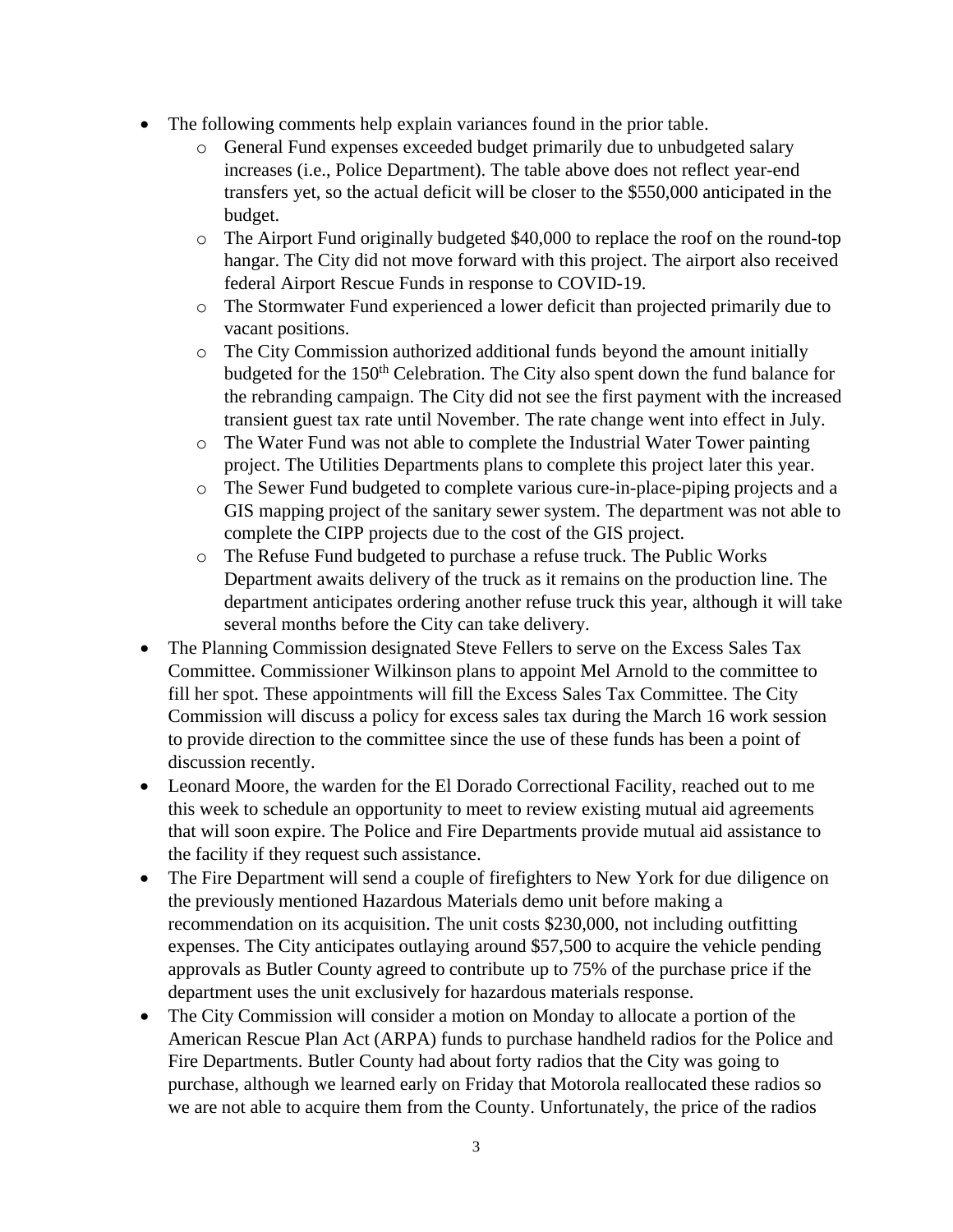increased since the County purchased radios last year. Therefore, the City will require about \$145,000 from ARPA funds to replace the thirty-seven handheld radios instead of the previously reported \$140,000. Staff changed the motion to reflect the increased request.

- The Police Department investigated 144 offenses for the month of January, including 15 accidents, 12 drugs charges, 7 sex offenses, and 28 thefts. The department issued 31 warrants.
- Evergy provided the City with a plan showing the location for electric transformers necessary for the downtown underground project. The project will require placement of twenty pad mounts with bollards. The pad mounts will reduce the amount of parking available in both parking lots to accommodate the pad mounts and relocated trash corrals. Evergy plans to place the pad mounts where existing trash corrals are located. The City estimates an expense of about \$20,000 to rebuild trash corrals. In addition, the Public Works Department may need to modify its trash services in these parking lots in order to maximize the number of available parking spaces.
- The City received its annual invoice from the EFABC concerning its share of the Long-Term Maintenance Fee. The City, School District, and College each pay a portion of the \$52,500 annual fee based on each entity's use of BG Stadium. The City used the stadium 112 hours, or 11.7% of the billable hours. Therefore, the City's portion of the annual fee comes to \$6,143. Butler Community College will contribute \$33,023 and USD 490 will pay \$13,335.
- The Kansas Legislature returns from Turnaround break next Tuesday. Turnaround when all introduced bills need to be passed out of their house of origin. Bills not passed out of the originating chamber are dead for the session. Nothing, however, is ever "dead" in the legislative session until the final fall of the gavel closing the session. Tax bills, budget bills, social issues, education policy, and redistricting will be on the slate when the body reconvenes next week.
- The House Water Committee will begin considering a "mega" water bill this coming week, although the bill is likely too large to get consideration this session. It will become a significant issue for next year's legislative session.

#### **Personnel Update:**

- *Vacant and currently advertised positions:* Public Works Maintenance Worker (5), Police Officer, Water Treatment Operator, and Pool Manager.
- The Police Department conducted interviews for the Deputy Chief position currently held by Michael Holton. A promotion will occur following Mike's promotion to Chief at the end of the month.
- The Public Works Department made a conditional offer for a Maintenance Worker position and a Sanitation Collector position. Lynn Beck will start as a Sanitation Lead for the Public Works Department on Monday. The Public Utilities Department made a conditional offer for the vacant Water Treatment Operator position.
- Landon Cole will begin as a police officer on March 21. He is a certified law enforcement officer.